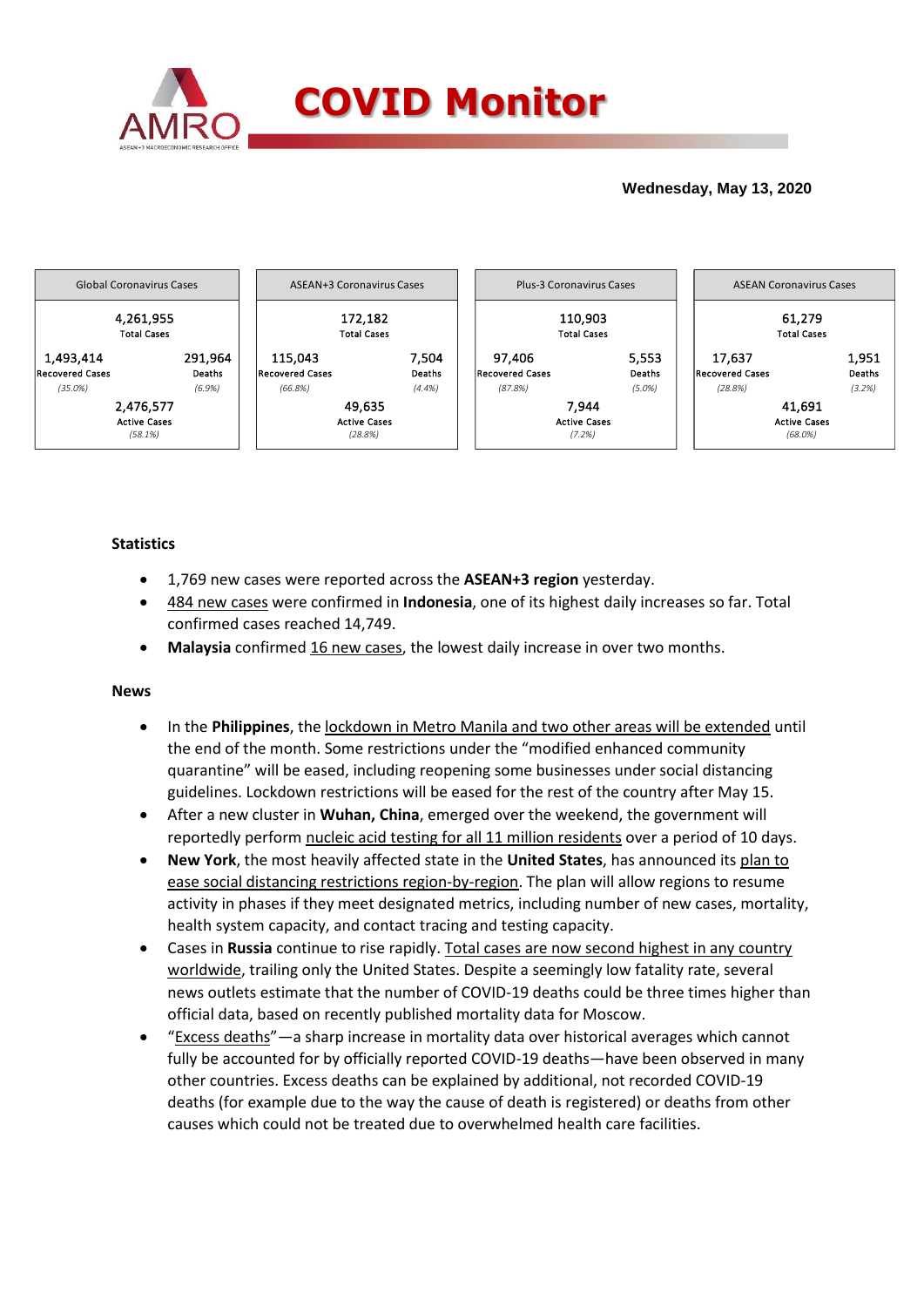

#### Overview of Confirmed COVID-19 Cases

Data as of 12/5/2020

|                     | <b>Total</b>    | Cases per 1M                              | <b>New</b>               | <b>New cases</b>            | ∆New        | ∆% New | <b>Total</b>  | <b>New</b>    | Fatality   | <b>Total</b>  | Recovery      | Active            |
|---------------------|-----------------|-------------------------------------------|--------------------------|-----------------------------|-------------|--------|---------------|---------------|------------|---------------|---------------|-------------------|
| Economy             | Cases           | Population                                | Cases                    | $(7$ -day avg) <sup>1</sup> | Cases       | Cases  | <b>Deaths</b> | <b>Deaths</b> | Rate (%)   | Recovered     | Rate $(\%)^2$ | Cases             |
| Global              | 4,261,955       |                                           | 84,451                   |                             | 8,646       | 2.0    | 291,964       | 5,634         | 6.9        | 1,493,414     | 35.0          | 2,476,577         |
| ASEAN+3             | 172,182         |                                           | 1,769                    |                             | 584         | 1.0    | 7,504         | 66            | 4.4        | 115,043       | 66.8          | 49,635            |
| Plus-3              | 110,903         |                                           | 154                      |                             | 56          | 0.1    | 5,553         | 25            | 5.0        | 97,406        | 87.8          | 7,944             |
| ASEAN               | 61,279          |                                           | 1,615                    |                             | 528         | 2.7    | 1,951         | 41            | 3.2        | 17,637        | 28.8          | 41,691            |
| China               |                 | 59                                        | $\overline{7}$           |                             | 6           | 0.0    |               | $\mathbf 0$   |            |               | 94.3          | 104               |
|                     | 82,926<br>1,047 |                                           | $\mathbf 0$              |                             | 0           | 0.0    | 4,633         | $\mathbf 0$   | 5.6<br>0.4 | 78,189<br>991 | 94.7          | 52                |
| Hong Kong, China    | 15,968          | 137<br>127                                | 121                      |                             | 51          | 0.8    | 4<br>657      | 24            | 4.1        | 8,531         | 53.4          | 6,780             |
| Japan               |                 |                                           | 26                       |                             |             |        |               |               |            |               |               |                   |
| Korea               | 10,962          | 211                                       |                          |                             | $^{\rm -1}$ | 0.2    | 259           | $\mathbf{1}$  | 2.4        | 9,695         | 88.4          | 1,008             |
| Indonesia           | 14,749          | 55                                        | 484                      |                             | 251         | 3.4    | 1,007         | 16            | 6.8        | 3,063         | 20.8          | 10,679            |
| Malaysia            | 6,742           | 203                                       | 16                       |                             | $-54$       | 0.2    | 109           | $\mathbf 0$   | $1.6\,$    | 5,223         | 77.5          | 1,410             |
| Philippines         | 11,350          | 103                                       | 264                      |                             | $-28$       | 2.4    | 751           | 25            | 6.6        | 2,106         | 18.6          | 8,493             |
| Singapore           | 24,671          | 4,327                                     | 849                      |                             | 363         | 3.6    | 21            | $\mathbf 0$   | 0.1        | 3,851         | 15.6          | 20,799            |
| Thailand            | 3,017           | 44                                        | $\overline{2}$           |                             | $-4$        | 0.1    | 56            | 0             | 1.9        | 2,798         | 92.7          | 163               |
| Brunei Darussalam   | 141             | 313                                       | 0                        |                             | $\pmb{0}$   | 0.0    | $\mathbf{1}$  | 0             | 0.7        | 134           | 95.0          | 6                 |
|                     | 122             |                                           |                          |                             | 0           | 0.0    | 0             | 0             | 0.0        |               | 99.2          |                   |
| Cambodia<br>Lao PDR |                 | $\overline{7}$                            | $\pmb{0}$<br>$\mathbf 0$ |                             |             | 0.0    | 0             | $\mathbf 0$   | 0.0        | 121<br>13     |               | $\mathbf{1}$<br>6 |
|                     | 19<br>180       | 3                                         | $\pmb{0}$                |                             | 0<br>0      | 0.0    | 6             |               | 3.3        | 76            | 68.4<br>42.2  | 98                |
| Myanmar<br>Vietnam  | 288             | $\overline{\mathbf{3}}$<br>$\overline{3}$ | $\mathbf 0$              |                             | 0           | 0.0    | $\Omega$      | 0<br>0        | 0.0        | 252           | 87.5          | 36                |
|                     |                 |                                           |                          |                             |             |        |               |               |            |               |               |                   |
| Belgium             | 53,779          | 4,670                                     | 330                      |                             | $-38$       | 0.6    | 8,761         | 54            | 16.3       | 13,732        | 25.5          | 31,286            |
| France              | 176,198         | 2,711                                     | 719                      | $\Lambda_{\!\sim}$          | 267         | 0.4    | 26,951        | 347           | 15.3       | 56,615        | 32.1          | 92,632            |
| Germany             | 173,171         | 2,087                                     | 595                      |                             | $-102$      | 0.3    | 7,738         | 77            | 4.5        | 147,200       | 85.0          | 18,233            |
| Italy               | 221,216         | 3,673                                     | 1,402                    |                             | 658         | 0.6    | 30,911        | 172           | 14.0       | 109,039       | 49.3          | 81,266            |
| Netherlands         | 42,984          | 2,487                                     | 196                      |                             | 35          | 0.5    | 5,510         | 54            | 12.8       |               | $\sim$        |                   |
| Spain               | 236,899         | 5,055                                     | 594                      |                             | $-2,492$    | 0.3    | 26,920        | 176           | 11.4       | 138,980       | 58.7          | 62,130            |
| Switzerland         | 30,380          | 3,513                                     | 36                       |                             | -3          | 0.1    | 1,867         | 22            | 6.1        | 26,800        | 88.2          | 1,713             |
| UK                  | 226,463         | 3,367                                     | 3,403                    |                             | $-474$      | 1.5    | 32,692        | 627           | 14.4       |               | $\mathcal{L}$ |                   |
| Australia           | 6,980           | 269                                       | 10                       |                             | $-12$       | 0.1    | 98            | $\mathbf{1}$  | 1.4        | 6,270         | 89.8          | 612               |
| Brazil              | 178,214         | 843                                       | 8,620                    |                             | 1,725       | 5.1    | 12,461        | 808           | 7.0        | 72,597        | 40.7          | 93,156            |
| Canada              | 72,419          | 1,915                                     | 1,155                    |                             | $-18$       | 1.6    | 5,300         | 185           | 7.3        | 34,055        | 47.0          | 33,064            |
| India               | 74,292          | 54                                        | 3,524                    |                             | $-83$       | 5.0    | 2,415         | 121           | 3.3        | 24,420        | 32.9          | 47,457            |
| Iran                | 110,767         | 1,316                                     | 1,481                    |                             | $-202$      | 1.4    | 6,733         | 48            | 6.1        | 88,357        | 79.8          | 15,677            |
| Russia              | 232,243         | 1,584                                     | 10,899                   |                             | $-757$      | 4.9    | 2,116         | 107           | 0.9        | 43,512        | 18.7          | 186,615           |
|                     | 141,475         | 1,683                                     | 1,704                    |                             | 590         | 1.2    | 3,894         | 53            | 2.8        | 98,889        | 69.9          | 38,692            |
| Turkey<br>lus       | 1,367,035       | 4,129                                     | 21,649                   |                             | 3,089       |        |               | 1,692         |            | 230,287       | 16.8          | 1,054,499         |
|                     |                 |                                           |                          |                             |             | 1.6    | 82,249        |               | 6.0        |               |               |                   |

Source: Haver Analytics, sourced from John Hopkins University; AMRO staff calculations.

Notes: New cases since previous day. Δ% refers to percentage change since previous day. Fatality rate measured as deaths per confirmed infections. 1/ Since January 31, 2020.

2/ Recovery rate is a proxy for the stage of the cycle.